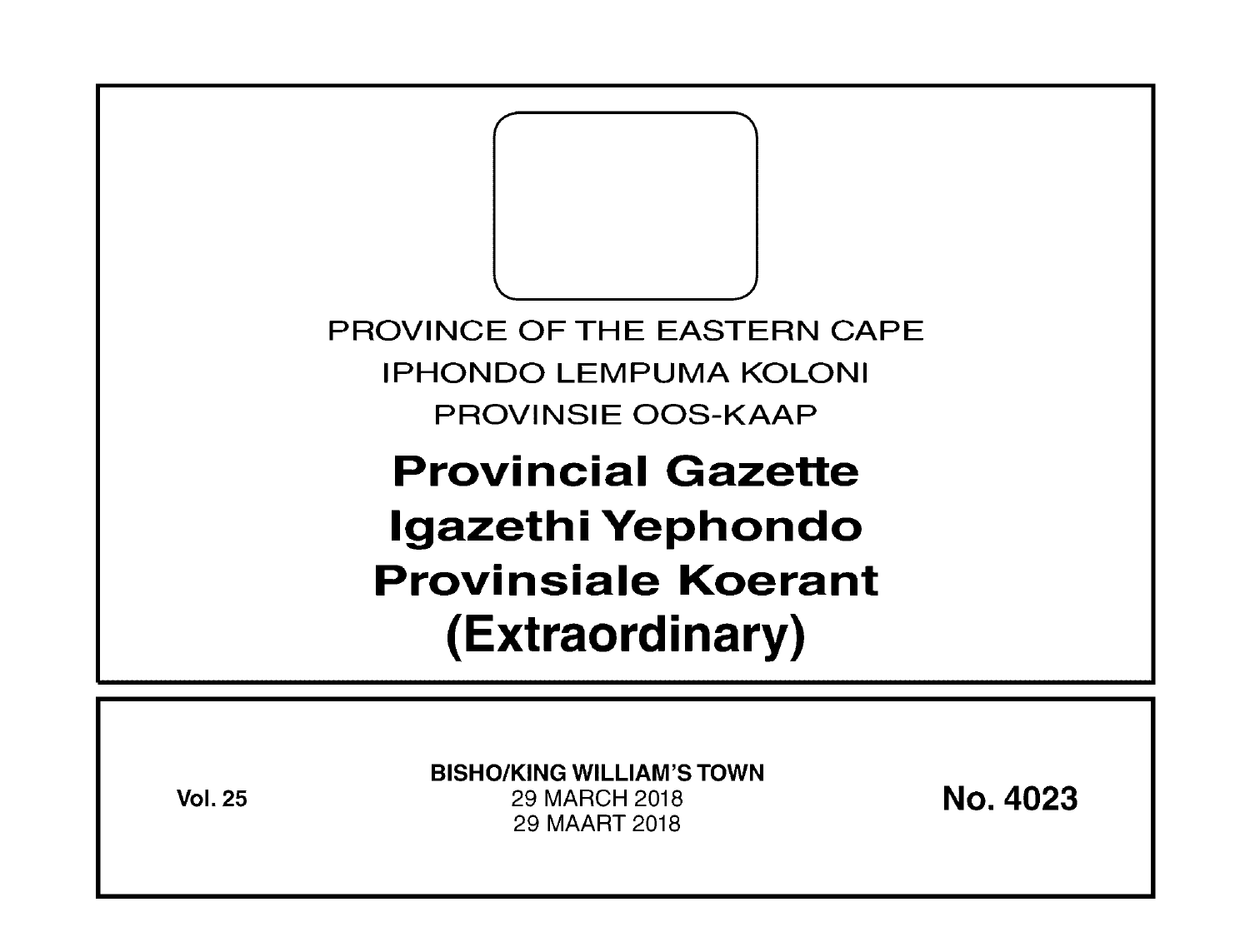## **IMPORTANT NOTICE:**

**THE GOVERNMENT PRINTING WORKS WILL NOT BE HELD RESPONSIBLE FOR ANY ERRORS THAT MIGHT OCCUR DUE TO THE SUBMISSION OF INCOMPLETE I INCORRECT I ILLEGIBLE COPY.** 

**No FUTURE QUERIES WILL BE HANDLED IN CONNECTION WITH THE ABOVE.** 

#### **CONTENTS**

|    |                                                                                                            | Gazette<br>No. | Page<br>No. |
|----|------------------------------------------------------------------------------------------------------------|----------------|-------------|
|    | <b>PROVINCIAL NOTICES • PROVINSIALE KENNISGEWINGS</b>                                                      |                |             |
| 63 | National Land Transport Act (5/2009): Eastern Cape Transport, Safety and Liaison: Opinion of extraordinary | 4023           |             |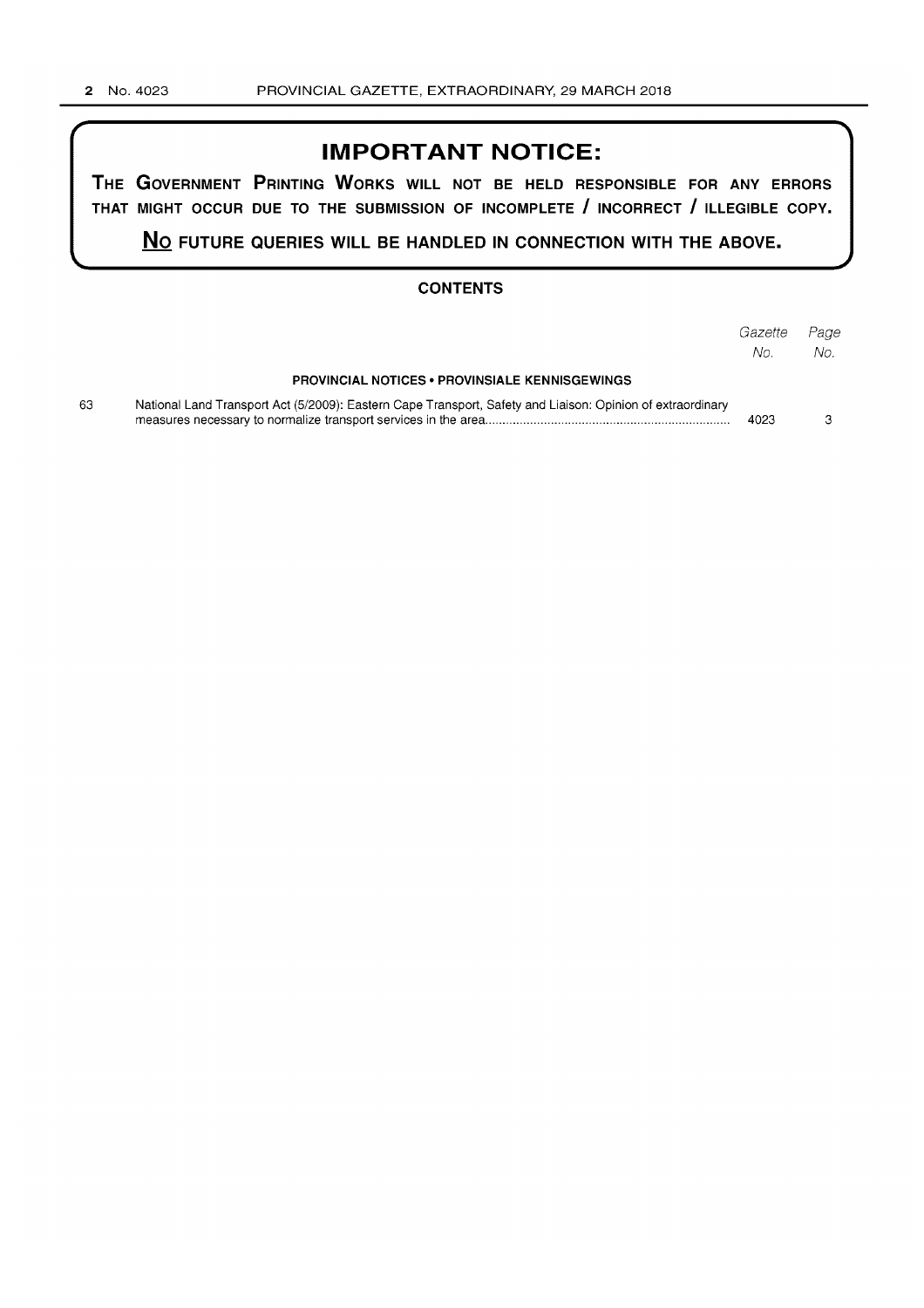# PROVINCIAL NOTICES • PROVINSIALE KENNISGEWINGS

### PROVINCIAL NOTICE 63 OF 2018

NOTICE IN TERMS OF SECTION 91 OF THE NATIONAL LAND TRANSPORT ACT, 2009 (ACT NO.5 OF 2009)

I, WEZIWE TIKANA, by virtue of the powers vested in me in terms of section 91 of the National Land Transport Act, No.5 of 2009 ("the Act") as the Member of the Executive Council for the Province of the Eastern Cape responsible for Transport, Safety and Liaison, being of the opinion that extraordinary measures are necessary to normalize transport services in the area referred to in this notice, which area is affected by violence, unrest, conflict or instability, hereby declare "Extraordinary measures" indefinitely in the following areas:

- a. Close all ranks and suspend taxi operations around Mthatha, Ngqeleni and Ntlaza within KSD Municipality;
- b. Close all ranks and suspend taxi operations in Port St Johns
- c. Suspend all taxi operations of Uncedo Service Taxi Association around Mthatha, Tsolo and Ugie/Maclear;
- d. Suspend all taxi operations of Border Alliance Taxi Association around Mthatha, Tsolo and Ugie/Maclear

I further declare that all Taxi Association stickers be removed with immediate effect across the Eastern Cape Province.

Temporary Operating Licences may be issued to certain operators to operate the services on the ranks and routes for the period of the closure in terms of section 91 (6)

Having declared Extraordinary measures in the above areas, I intend invoking the provisions of Section  $91(2)$  (a) and/or (b) of the Act,